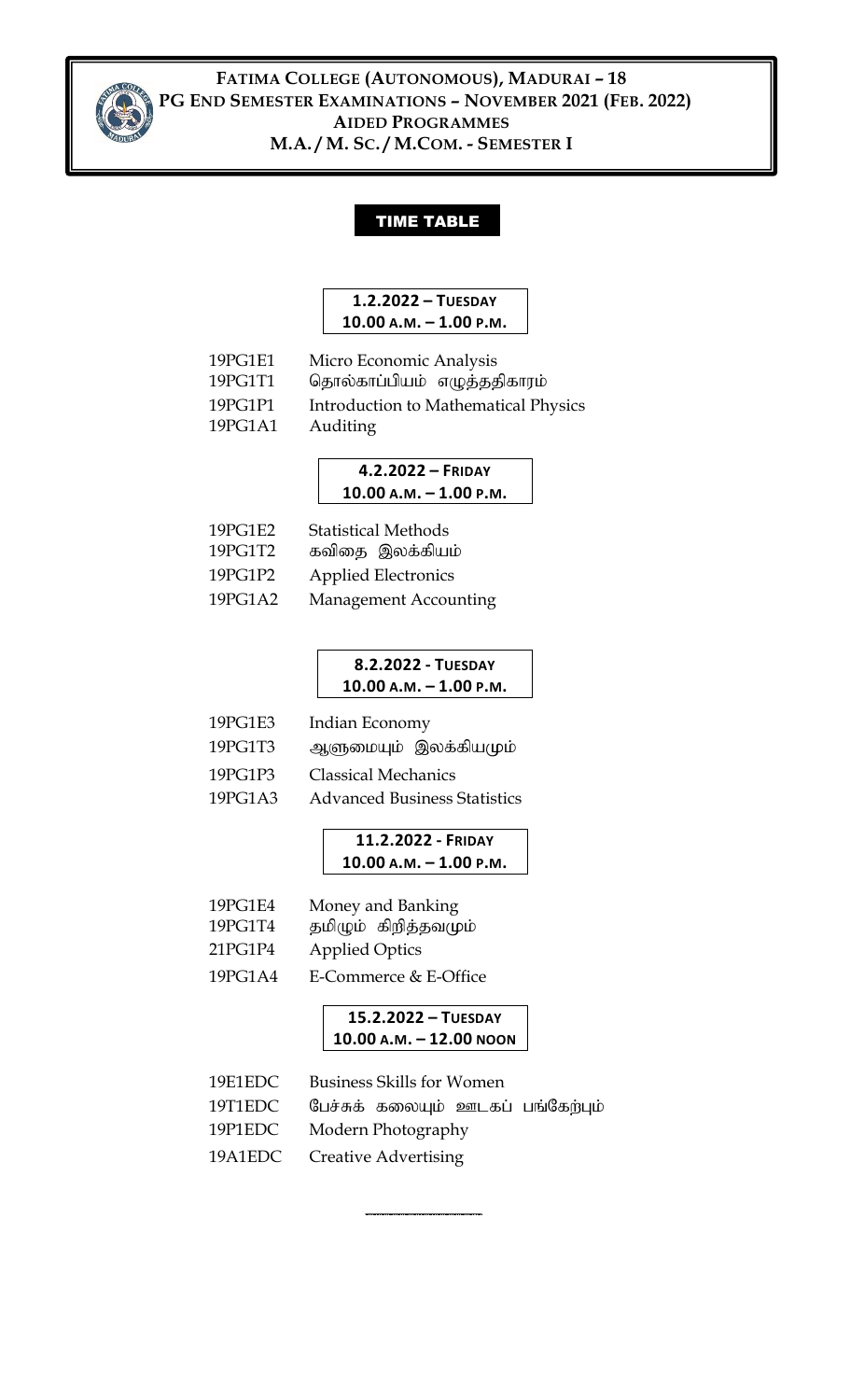

### **FATIMA COLLEGE (AUTONOMOUS), MADURAI – 18 PG END SEMESTER EXAMINATIONS - NOVEMBER 2021 (FEB. 2022) SELF – FINANCING PROGRAMMES M.A. / M. SC. / M.COM.(CA) - SEMESTER I**

## TIME TABLE

٦

|                          |  | $1.2.2022 - TUESDAY$            |
|--------------------------|--|---------------------------------|
| $10.00 A.M. - 1.00 P.M.$ |  |                                 |
| 19PG1H1                  |  | Socio – Cultural History of     |
|                          |  | Ancient India (upto A.D.1206)   |
| 19MSW101                 |  | Social Work Profession          |
| 19PG1L1                  |  | British Literature              |
| 19PG1M1                  |  | Algebra                         |
| 19PG1C1                  |  | Inorganic Chemistry - I         |
| 19PG1Z1                  |  | <b>Animal Diversity</b>         |
| 19PG1N1                  |  | <b>Advanced Human Nutrition</b> |
| 19PG1B1                  |  | Advanced Programming in Java    |
| 21PG1IT1                 |  | Java & J2ME                     |
| 19PG1CA1                 |  | <b>Financial Management</b>     |
|                          |  |                                 |

#### **4.2.2022 – FRIDAY 10.00 A.M. – 1.00 P.M.**

| 19PG1H2  | State and Society in Tamilnadu        |
|----------|---------------------------------------|
|          | (From Sangam Age to 1565 A.D.)        |
| 19MSW102 | Study of Indian Society               |
| 19PG1L2  | American Literature                   |
| 19PG1M2  | Real Analysis                         |
| 19PG1C2  | Organic Chemistry - I                 |
| 19PG1Z2  | Microbiology                          |
| 19PG1N2  | <b>Advanced Dietetics</b>             |
| 19PG1B2/ | <b>Distributed Operating Systems</b>  |
| 21PG1IT4 |                                       |
| 19PG1CA2 | <b>Accounting for Decision Making</b> |
|          |                                       |

#### **8.2.2022 - TUESDAY 10.00 A.M. – 1.00 P.M.**

| 19PG1H3  | Panchayat Raj                    |
|----------|----------------------------------|
| 19MSW103 | Understanding Human Behaviour    |
| 19PG1L3  | Survey and Aspects of Literature |
| 19PG1M3  | Number Theory                    |
| 19PG1C3  | Physical Chemistry - I           |
| 19PG1Z3  | Cell & Molecular Biology         |
| 19PG1N3  | <b>Applied Physiology</b>        |
| 19PG1B3  | <b>Object Oriented Software</b>  |
|          | Engineering                      |
| 21PG1IT2 | Soft Computing                   |
| 19PG1CA3 | Marketing Principles and         |
|          | Practices                        |

#### **11.2.2022 - FRIDAY 10.00 A.M. – 1.00 P.M.**

| 19PG1H4  | Women's Studies                        |
|----------|----------------------------------------|
| 19PG1L4  | Regional Literatures of India          |
| 19PG1M4  | Classical Mechanics                    |
| 19PG1B4  | Theory of Computation                  |
| 21PG1IT3 | Data Management using R<br>Programming |

21PG1CA4 Programming in C++

#### **15.2.2022 – TUESDAY 10.00 A.M. – 12.00 NOON**

| 21H1EDC                                  | <b>History for Competitive Exams</b>                |  |
|------------------------------------------|-----------------------------------------------------|--|
| 19MSW1EDC Introduction to Indian Society |                                                     |  |
| 19L1EDC                                  | <b>English for Competitive Exams</b>                |  |
| 19M1EDC                                  | <b>Optimization Methods</b>                         |  |
| 21C1EDC                                  | Analysis of Soil, Water, Food,<br>Cosmetics and Oil |  |
| 19Z1EDC                                  | Herbal Medicine                                     |  |
| 19N1EDC                                  | <b>Nutrition &amp; Dietetics</b>                    |  |
| 19B1EDC                                  | Web Development                                     |  |
| 21IT1EDC                                 | <b>Animation Software</b>                           |  |
| 21CA1EDC                                 | <b>Electronic Banking</b>                           |  |

**\_\_\_\_\_\_\_\_\_\_\_\_\_\_\_\_\_\_\_\_\_\_\_\_\_\_\_\_\_\_\_\_\_\_\_**